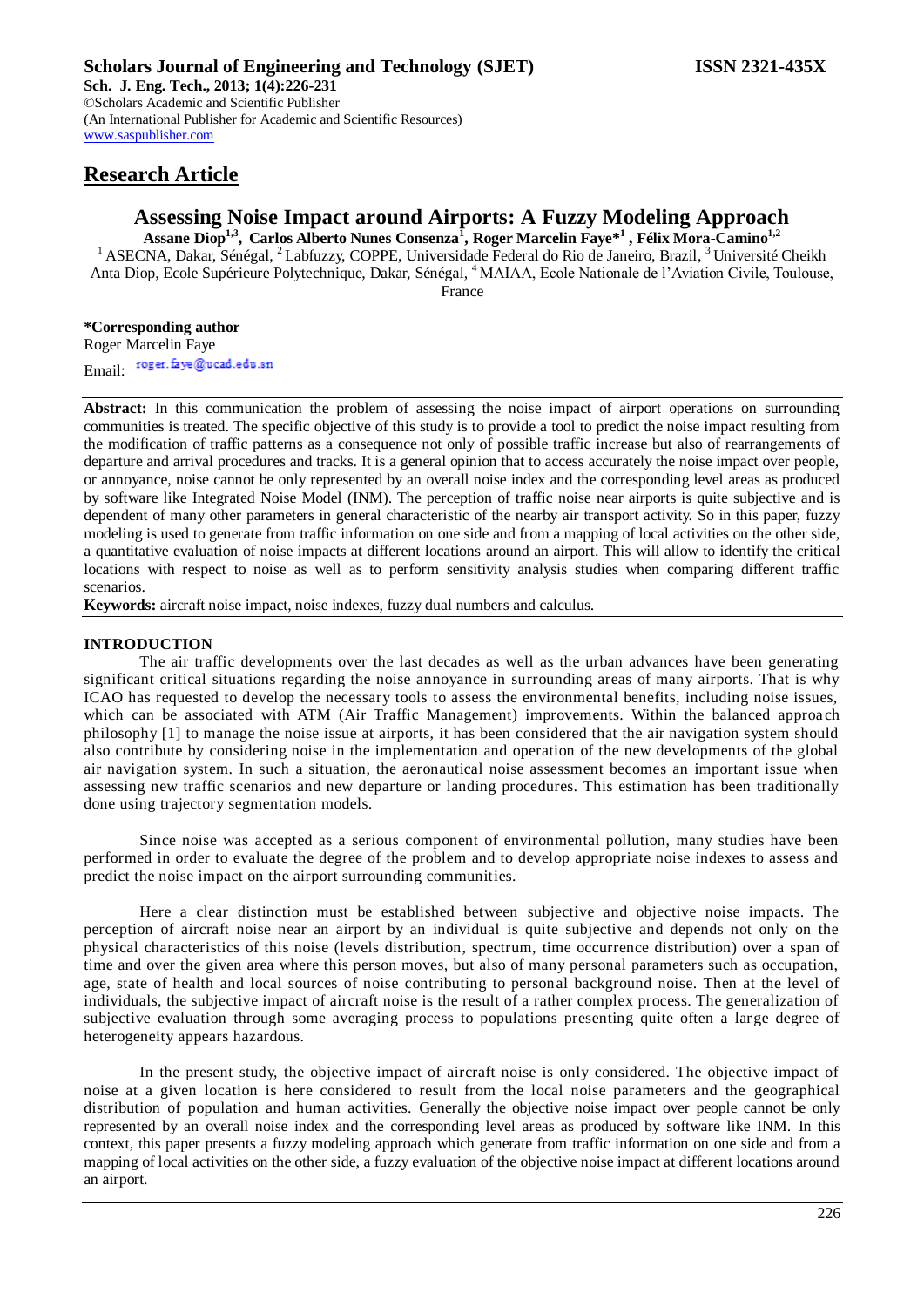The aim of this paper is to provide a quantitative tool to predict the objective noise impact resulting from the modification of traffic patterns as a consequence not only of possible traffic increase but also of rearrangements of departure and arrival procedures and tracks. This tool adopts the fuzzy dual formalism to be able to cope with its inherent uncertainty in a feasible way. Then, it will be possible to perform analysis and predictions to identify critical locations with respect to noise as well as to perform sensitivity analysis studies when comparing different traffic scenarios.

# **EVALUATION OF ELEMENTARY NOISE IMPACTS**

*Deterministic evaluation of noise impact*

The sound exposure at a given location *l* during a time period  $[t_1,t_2]$  is given by (Mora-Camino<sup>4</sup>):

SE(*l*, T) = 
$$
\int_{t_1}^{t_2} p_A^2(l, t)dt
$$
 where  $T = [t_1, t_2]$   $\cdots$   $\cdots$   $\cdots$   $\cdots$   $\cdots$   $\cdots$   $\cdots$   $\cdots$   $\cdots$   $\cdots$   $\cdots$   $\cdots$   $\cdots$   $\cdots$   $\cdots$   $\cdots$   $\cdots$   $\cdots$   $\cdots$   $\cdots$   $\cdots$   $\cdots$   $\cdots$   $\cdots$   $\cdots$   $\cdots$   $\cdots$   $\cdots$   $\cdots$   $\cdots$   $\cdots$   $\cdots$   $\cdots$   $\cdots$   $\cdots$   $\cdots$   $\cdots$   $\cdots$   $\cdots$   $\cdots$   $\cdots$   $\cdots$   $\cdots$   $\cdots$   $\cdots$   $\cdots$   $\cdots$   $\cdots$   $\cdots$   $\cdots$   $\cdots$   $\cdots$   $\cdots$   $\cdots$   $\cdots$   $\cdots$   $\cdots$   $\cdots$   $\cdots$   $\cdots$   $\cdots$   $\cdots$   $\cdots$   $\cdots$   $\cdots$   $\cdots$   $\cdots$   $\cdots$   $\cdots$   $\cdots$   $\cdots$   $\cdots$   $\cdots$   $\cdots$   $\cdots$   $\cdots$   $\cdots$   $\cdots$   $\cdots$ 

where  $p_A(l,t)$  is the noise pressure through a *A*-type filter. The two following assumptions are adopted with respect to the sound exposure index:

- Temporal additivity (where the  $T_p$ ,  $p = 1$  to  $P$ , are disjunctive time intervals):

 , ( , ) 1 1 2 *p P p SE <sup>l</sup> <sup>T</sup> <sup>T</sup> <sup>T</sup><sup>M</sup> SE <sup>l</sup> <sup>T</sup>* -------------------------------------(2)

Additivity with respect to incoherent noise sources:

 *n s SEtotal r T SE<sup>s</sup> r T* 1 ( , ) ( , ) ---------------------------------------------------- (3)

One of the main noise metric used in the aeronautical domain is the sound exposure Level (*SEL*) given at a location *l* by:

$$
SEL(l,T) = 10 \log_{10} \left( SE(l,T) / p_0^2 \right) = 10 \log_{10} \left( \int_{t_1}^{t_1 + T} (p_A(l,t)^2 / p_0^2) dt \right) \quad \text{---} \tag{4}
$$

where  $p_0$  is a given reference pressure level.

Now, considering a set *L* of receptors located around an airport at relevant positions (schools, hospitals, residency areas, etc), and the sets  $R_A$  and  $R_D$  of arrival and departure routes, with  $R = R_A \cup R_D$ , a weighting, which is supposed to be representative of the relative importance and nature of the different receptors and routes (day or night operated), can be introduced:

$$
\pi_{lr} \ge 0
$$
  $l \in L$ ,  $r \in R$  with  $\sum_{l \in L} \sum_{r \in R} \pi_{lr} = 1$ .................(5)

Then is introduced the set *A* of all aircraft types which can be operated at that airport: *Rm m R Rr r R A A D <sup>A</sup> <sup>D</sup>* --------------------------------------------------------- (6)

where  $A_{Rr}$  is the set of aircraft types allowed on arrival route *r* and  $D_{Rm}$  is the set of aircraft types allowed on departure route *m*. Using an evaluation tool such as INM, it is possible to compute for each feasible triplet  $(r, a, l)$ ,  $r \in R$ ,  $a \in A$ ,  $l \in L$ , an elementary sound exposure level, expressed in *dB* and given by:

$$
E(r, a, l) = SEL(l, T(a, r, l)) \qquad \dots \dots \dots \dots \dots \dots \dots \dots \dots \dots \dots \dots \dots \dots \dots \dots \dots \tag{7}
$$

where  $T(a,r,l)$  is the duration of the acoustical event at location *l* corresponding to an aircraft of type *a* flying (arrival or departure) route *r*. The computation of these elementary sound exposure levels can be performed using repeatedly INM with unitary traffic as much as  $|A| \cdot R \cdot |L|$  times.

### *Fuzzy evaluation of elementary noise impact*

Observe also that there is in general a significant degree of uncertainty in the evaluation of the noise elementary impacts. This is mainly the result of track dispersion of the aircraft along the nominal routes and of wind intensity and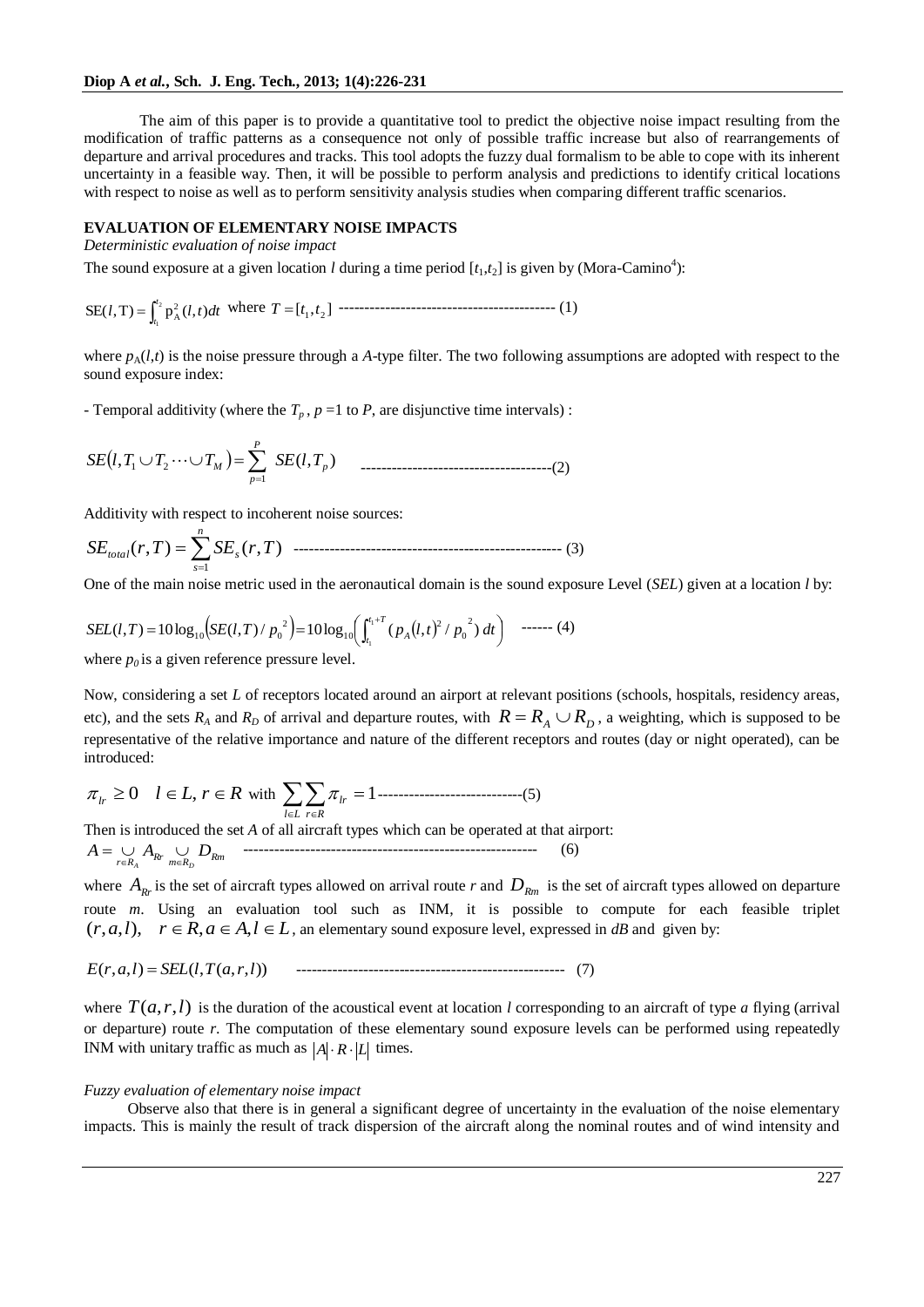direction. Then a fuzzy evaluation of noise impacts can be of interest. Here, to represent the fuzziness of the elementary noise impacts, the fuzzy dual formalism [5] is adopted. Then, the fuzzy noise elementary impact is given by:

$$
\widetilde{E}(r, a, l) = SEL(l, T(a, r, l)) + \varepsilon \cdot \Delta SEL(l, T(a, r, l))
$$

where  $\varepsilon$  is the pure dual number ( $\varepsilon^2 = 0$ ) and where the dual  $\Delta SEL(l, T(a, r, l))$  is the degree of uncertainty about the elementary noise impact of a noise occurrence of duration *T* at position *l* for aircraft type *a* along route *r*. Observe that since the degree of uncertainty has a positive value, relation (8) defines effectively a fuzzy dual number. Here for simplicity only triangular fuzzy dual numbers will be considered, as displayed on figure 1, where  $\mu$  is the classical membership function of fuzzy sets.



**Figure 1 – Example of triangular fuzzy dual number**

A first estimate of this dual number is to adopt as real part the mean value of the elementary impact and as dual part, the standard deviation of the elementary noise impact. Depending on the effective distribution of the elementary noise impact for each triplet (*l, a, r*), this choice can be considered acceptable or must be revised.

# **ESTIMATION OF CRITICAL NOISE IMPACTS**

*Critical analysis of operations with respect to noise*

From the computation of the elementary impacts, useful information to analyze noise impact can be retrieved. To determine critical situations the upper expected bound of a local impact is defined as:

$$
E^{+}(r, a, l) = E(r, a, l) + \Delta E(a, r, l) \qquad r \in R, a \in A, l \in L \quad \dots \tag{9}
$$

Then, it is possible to compute indexes such as:

- the critical noise event for the whole airport surroundings characterised by the triplet  $\{r^*, a^*, l^*\}$  such as:

 \*, \*, \* arg max ( , , ) , , *r a l E r a l lr r R a A l L* -------------------------------------10)

- the maximum noise impact which can be expected from a flight characterized by a route *r* and an aircraft type a:

$$
10\log\left(\sum_{l\in L}\pi_{lr}10^{E^+(r,a,l)/10}\right)\ a\in A_{R_r}, r\in R_A \quad or \ a\in A_{Dr}, r\in R_D
$$
-----(11)

When it is assumed that taking into account the importance weightings defined above, there is additivity between noise impacts at different locations.

- the noise critical aircraft for route *n*:

 *l L E r a l lr <sup>a</sup> <sup>A</sup> o r <sup>a</sup> <sup>A</sup> c n Rr D r a* ( , , )/1 0 arg max <sup>10</sup> log <sup>10</sup> ---------------------------------------- (12.a)

- the noise optimal aircraft of route *n*:

 *l L E r a l lr <sup>a</sup> <sup>A</sup> o r <sup>a</sup> <sup>A</sup> o n Rr D r a* ( , , )/1 0 arg min <sup>10</sup> log <sup>10</sup> --------------------------------------------- (12.b)

- the noise critical approach route and departure route for aircraft of type *a*:

 *l L E r a l lr r R a A c Aa A Rr n* ( , , )/1 0 , arg max 10 log 10 ----------------------------------------- (12.c) *l L E r a l lr r R a A c Da <sup>D</sup> D r n* ( , , )/1 0 , arg max 10 log 10 ----------------------------------------- (12.d)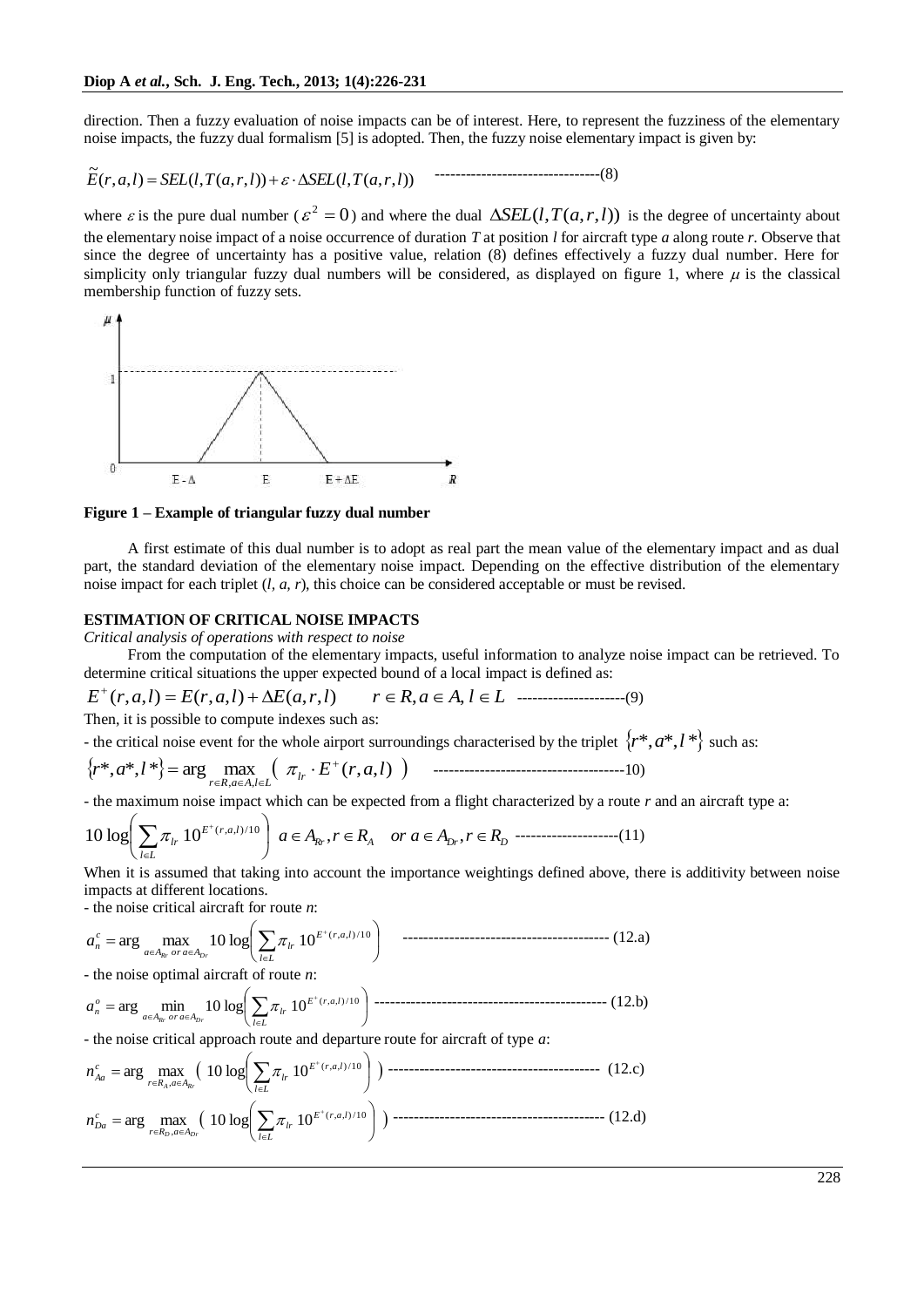#### *Comparison of noise impacts*

To be able to perform easily comparisons between fuzzy noise impacts two types of operations must be considered:

- The dual differential extension  $\tilde{g}$  of a function *g* of a dual variable  $x + \varepsilon y$  may be adopted where:

( ) ( ) '( ) ~ *g x y g x y g x* -----------------------------------------------------------(13)

This extension while rather simple present an acceptable accuracy once *y* is small with respect to *x*. In our field of application, this should be the case.

- Ranking rules providing partial orderings between triangular fuzzy dual numbers:

First a strong partial order written  $\geq$  can be defined over  $\tilde{\Delta}$ , which is the set of triangular fuzzy dual numbers (  $(a + \varepsilon b)$ ,  $a \in R$ ,  $b \in R^+$ , by:

 $\forall a_1 + \varepsilon b_1, a_2 + \varepsilon b_2 \in \tilde{\Delta} : a_1 + \varepsilon b_1 \ge a_2 + \varepsilon b_2 \Leftrightarrow a_1 - b_1/2 \ge a_2 + b_2/2$  ---------- (14) Then a weak partial order written  $\geq$  $\frac{1}{\sqrt{2}}$ can be also defined over  $\tilde{\Delta}$  by:

 $\forall a_1 + \varepsilon b_1, a_2 + \varepsilon b_2 \in \tilde{\Delta}: ||a_1 + \varepsilon b_1|| \ge ||(a_2 + \varepsilon b_2)|| \Leftrightarrow a_1 + \rho b_1 \ge a_2 - \rho b_2$  --------- (15)

More, a fuzzy equality written  $\cong$  can be defined between two fuzzy dual numbers by:

$$
\forall a_1 + \varepsilon b_1, a_2 + \varepsilon b_2 \in \tilde{\Delta} : \|a_1 + \varepsilon b_1\| \approx \|(a_2 + \varepsilon b_2)\|
$$
  

$$
\Leftrightarrow a_2 \in [a_1 - b_1 / 2, a_1 + b_1 / 2] \text{ et } a_1 \in [a_2 - b_2 / 2, a_2 + b_2 / 2]
$$
 (16)

Then, the min and the max operators for triangular fuzzy dual numbers can be introduced: *c* max*a* ,*b* ------------------------------------------------------ (17) with  $a, b \in R$ ,  $\alpha, \beta \in R^+$  where  $c = \max\{a, b\}$  and  $\gamma = \max\{a + \alpha/2, b + \beta/2\} - \max\{a, b\}$ *d* min*a* ,*b* --------------------------------------------------- (18)

with  $a, b \in R$ ,  $\alpha, \beta \in R^+$  where  $d = \min\{a, b\}$  and  $\delta = \min\{a + \alpha/2, b + \beta/2\} - \min\{a, b\}$ 

Then it will be possible to compare the different fuzzy noise impacts considered in the previous subsection.

### **GLOBAL EVALUATIONS OF NOISE IMPACT**

*Deterministic evaluation of global noise impact*

According to the definition of deterministic elementary noise impact, given a traffic flow pattern  $(\phi_{ra})_{r \in R, a \in A}$  for the

\n airport, the corresponding local noise impact at receptor *l* is given by:\n 
$$
N_l = 10 \log \left( \sum_{r \in R} \sum_{a \in A} \pi_{lr} \phi_{ra} 10^{E(r, a, l)/10} \right) \quad l \in L
$$
\n

\n\n 10.133\n

while the global noise impact of this traffic flow pattern is given by: ( , , )/1 0 <sup>10</sup> log <sup>10</sup>*<sup>E</sup> <sup>r</sup> <sup>a</sup> <sup>l</sup> lr ra r R a A l L <sup>G</sup>* ---------------------------------------(20)

Observe that this global noise index is more objective than those based on the size of the surface over a given noise level since it can take into account the effective land use around the airport.

### *Fuzzy evaluation of global noise impact*

Then, given a traffic flow pattern 
$$
(\phi_{ra})_{reR, a \in A}
$$
 for the airport, its local fuzzy noise impact at receptor *l* is such as:  
\n
$$
\widetilde{N}_l = 10 \log \left( \sum_{r \in R} \sum_{a \in A} \pi_{lr} \phi_{ra} 10^{E(r, a, l)/10} (1 + \varepsilon \frac{Log(10)}{10} \Delta E(r, a, l)) \right) \qquad l \in L
$$
---(21)

while its global noise impact is given by:  
\n
$$
\tilde{G} = 10 \log \Big( \sum_{r \in R} \sum_{a \in A} \sum_{l \in L} \pi_{lr} \phi_{ra} 10^{E(r,a,l)/10} (1 + \varepsilon \frac{Log(10)}{10} \Delta E(r,a,l)) \Big) \text{............ (22)}
$$
\nThen:  
\n
$$
\tilde{N}_l = N_l + \varepsilon \Delta N_l \qquad l \in L \text{............}
$$
\nwith:  
\n
$$
\Delta N_l = Log(10) \cdot \Big( \sum_{r \in R} \sum_{a \in A} \pi_{lr} \phi_{ra} 10^{E(r,a,l)/10} \Delta E(r,a,l) \Big) / \Big( \sum_{r \in R} \sum_{a \in A} \pi_{lr} \phi_{ra} 10^{E(r,a,l)/10} \Big) \qquad l \in L \text{............ (24)}
$$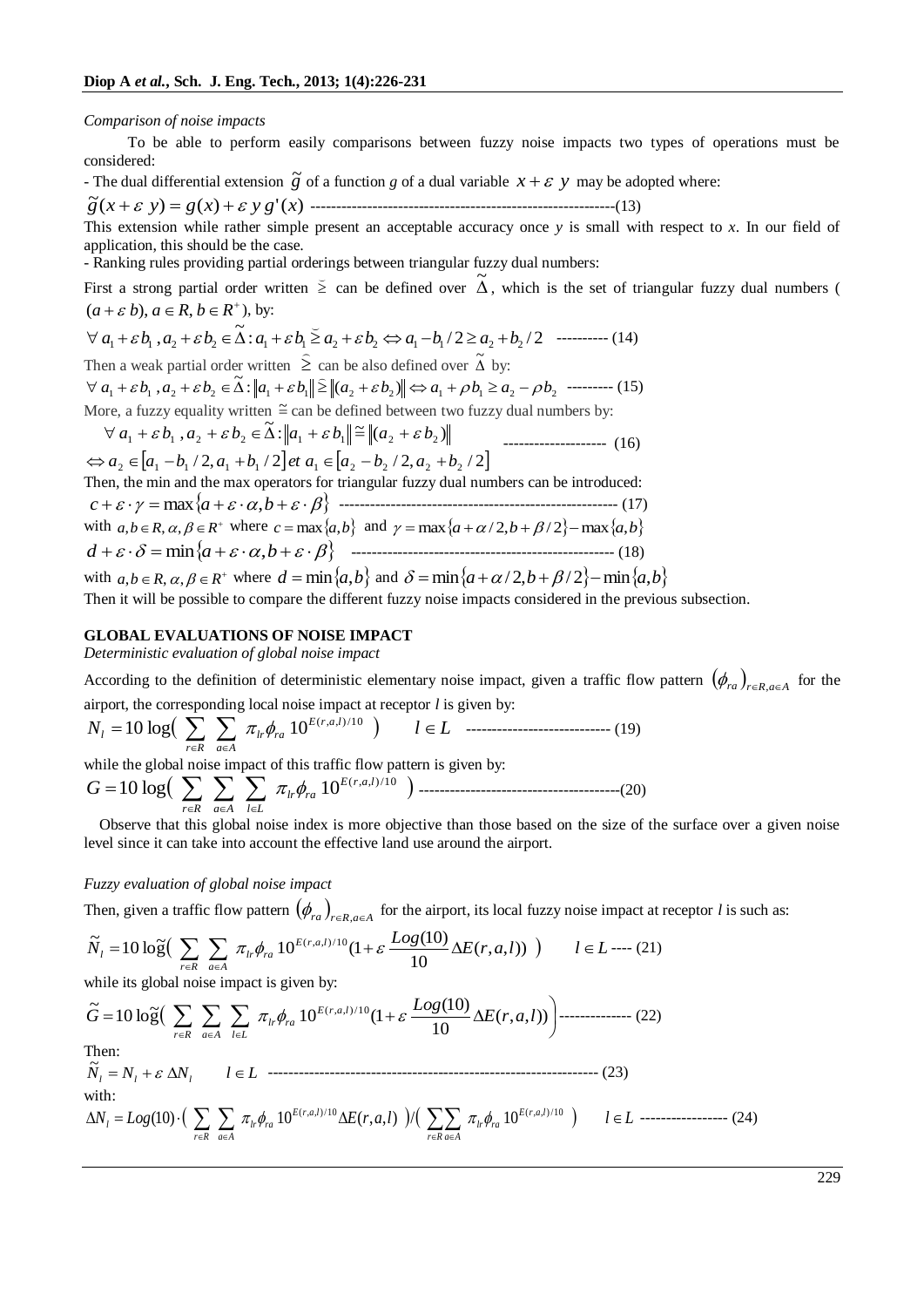and  
\n
$$
\tilde{G} = G + \varepsilon \Delta G \quad \text{........}
$$
\nwith  
\n
$$
\Delta G = Log(10) \cdot (\sum_{r \in R} \sum_{a \in A} \sum_{l \in L} \pi_{lr} \phi_{ra} 10^{E(r, a, l)/10} \Delta E(r, a, l)) / \left( \sum_{r \in R} \sum_{a \in A} \sum_{l \in L} \pi_{lr} \phi_{ra} 10^{E(r, a, l)/10} \right) \text{........}
$$
\n(26)

J  $\setminus$  $r \in R$  *a* $\in A$  *l*  $\in L$   $\setminus r \in R$  *a* $\in A$  *l*  $\in L$ In both expressions, the dual term represents the uncertainty about the global noise impact resulting from the uncertainty with respect to the elementary noise impacts

## **CASE STUDY**

The considered case study considers Dakar's International Airport, Leopold S. Senghor Airport, which is today tightly surrounded by different suburbs of Dakar has shown in Map1. Wide body and long range aircraft compose a large part of traffic, while, due to climate conditions, night operations take a large share of it, see table 1.



**Map 1 – Surroundings of Dakar Airport**



**Table 1: Hourly distribution of traffic at Dakar Airport ( year 2010)**